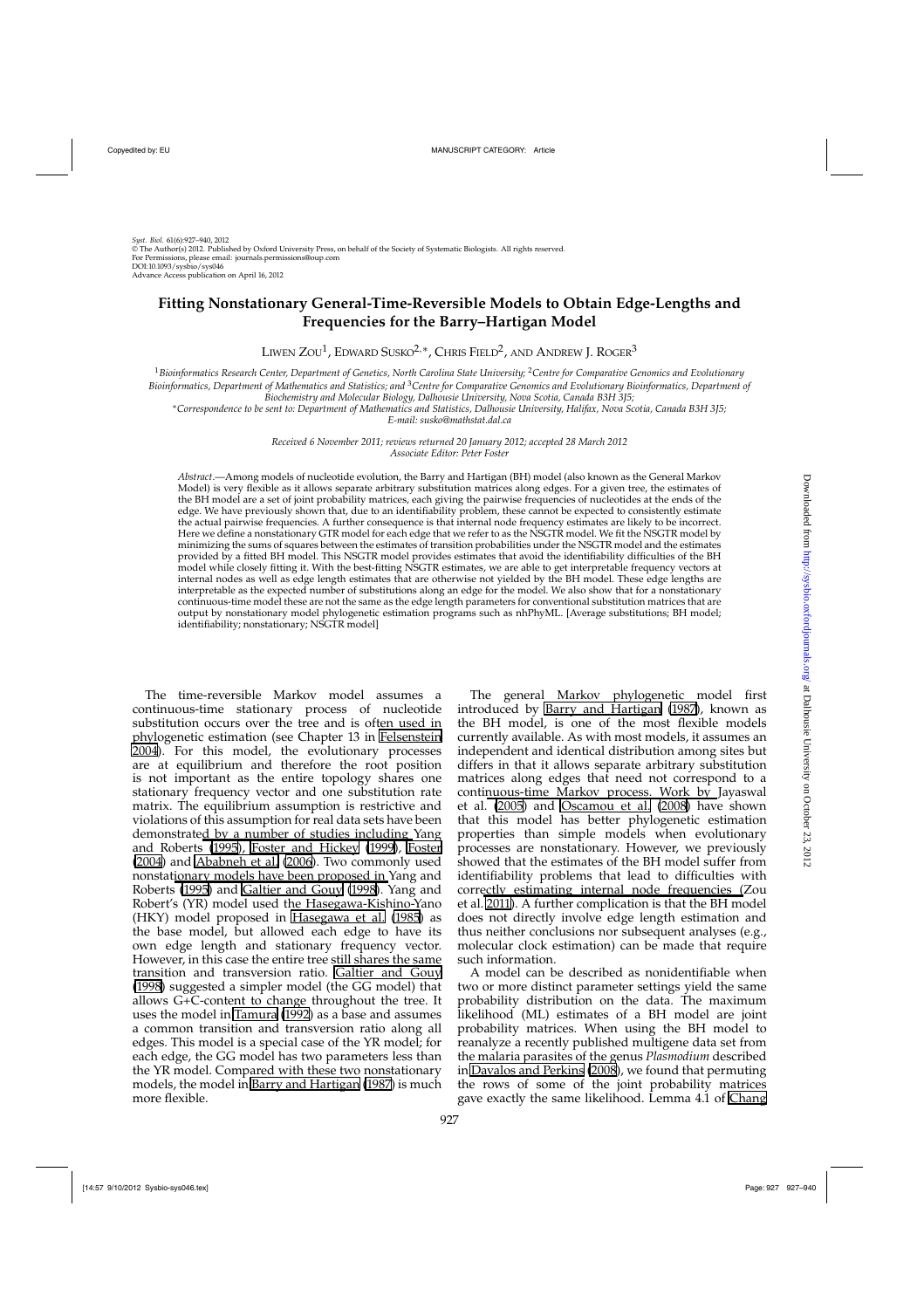[\(1996](#page-12-0)) states that in a three-taxon tree, if the conditional probability matrix is reconstructible from rows, the full model is identifiable. This restriction does not hold for the BH model. Our observations from the *Plasmodium* data set confirmed that the estimates of transition matrices of the BH model are not unique and there are always at least 24 ML estimates. This differs significantly from the general time reversible (GTR) model because, as shown by [Allman et al.](#page-12-0) [\(2008\)](#page-12-0), this model with four states is identifiable for all parameters. For the BH model, although the estimates of leaf node state frequencies match the observed frequencies for the corresponding taxa [\(Jayaswal et al. 2005](#page-13-0)), there is no guarantee that the estimates of nucleotide frequencies at the internal nodes will be fitted to the right permutations. In this article, we define the best-fitting nonstationary GTR models along edges, referred to as nonstationary best-fit GTR (NSGTR) models, and propose a method that employs the sum of squared differences between NSGTR estimates and BH estimates to identify the estimates of permutations.

The edge length is a useful and informative parameter in phylogenetic analysis that is missing from the BH modeling framework. Although edge lengths were not the primary focus of [Jayaswal et al.](#page-13-0) [\(2005\)](#page-13-0), ideas were provided for estimating them. In most stationary models, edge lengths are interpretable as the expected numbers of substitutions. This interpretation is desirable for nonstationary models as well but does not apply for some current implementations. [Jayaswal et al.](#page-13-0) [\(2005\)](#page-13-0) estimated approximate edge lengths for the BH model by averaging the GTR distances for the two opposing evolutionary directions. However, this solution is difficult to j[ustify if the process is nonstationary.](#page-13-0) Yang and Roberts [\(1995](#page-13-0)) pointed out that for nonstationary evolutionary processes, the base frequency vector of an edge will often change along the lineages. The edge lengt[hs in](#page-12-0) [Yang and Roberts](#page-13-0)[\(1995](#page-13-0)[\) and](#page-12-0) Galtier and Gouy [\(1998](#page-12-0)) were the conventional edge length *t <sup>s</sup>* in  $P(t^s) = e^{Rt^s}$  for an edge where  $\sum_j \pi_j^s R_{jj} = 1$ ,  $\pi_j^s$  is the

stationary base frequency and *R* is the rate matrix. Here superscript *s* indicates parameters of a stationary model which need not match up with those of a nonstationary model if the frequencies at time 0 differ from the stationary frequencies  $\pi^s$ , for instance. Because both of the YR and GG models are nonstationary, the edge length parameters they employ do not correspond to the conventional interpretation as the expected number of substitutions per site. Fortunately, [Minin and Suchard](#page-13-0) [\(2008\)](#page-13-0) recently introduced a method to compute the conditional expected number of substitutions in the interval [0, t). This method can be used to obtain edge lengths interpretable as the expected numbers of substitutions per site for the YR, GG, and NSGTR models.

The BH model is particularly valuable when evolutionary processes are nonstationary. However, it suffers from the lack of identifiable internal node frequencies and does not directly provide edge length parameters both of which can be useful to researchers.

Here we present methods that allow internal node frequencies and edge length estimates to be obtained from a phylogenetic analysis that utilizes the BH model. The methods introduced here utilize some of the computational advantages of the BH model relative to ML fitting of continuous-time nonstationary models including avoiding computationally expensive repeated eigen decompositions. Our methods complement rather than replace the BH model methodology which, with its greater flexibility, may, in some cases, be able to model some types of processes that no nonstationary continuous-time model could. Example applications we envision include using BH to obtain a tree estimate which is then supplemented with NSGTR edge lengths and frequencies. Alternatively, large differences between NSGTR and BH fits might be used to diagnose unusual evolutionary behavior.

#### MATERIALS AND METHODS

The BH model assumes that the evolutionary processes at all sites are independent and share a constant rate (there is no rates-across-sites variation in the model), and that a Markov process of substitution occurs along each edge. This process, however, need not correspond to a continuous-time Markov process. What is required is only that substitutions along an edge (*a*,*b*) occur with probabilities given by a matrix  $P_{a,b}$  with positive entries and row sums equal to 1; here  $P_{a,b}(i,j)$  is the probability that nucleotide *i* at node *a* is replaced by nucleotide *j* at node *b*. Conditional upon the nucleotide at an internal node, the processes along adjacent edges are independent. For instance, for the star tree in Figure [1a](#page-2-0), the processes along edges (*a*,*i*),  $(i, b)$ , and  $(i, c)$  are independent of each other given the nucleotide at *i*. The parameters of the joint probability matrices along the edges, may or may not correspond to a continuous Markov chain, but they must satisfy the internal consistency constraint for edges (*a*,*i*), (*i*,*b*), and (*i*,*c*) connected to internal node *i* whereby state frequencies at node *i* are the same regardless of the edge matrices. Let *Fa*,*i*,*Fi*,*b*, and *Fi*,*<sup>c</sup>* denote the BH parameters, joint probability matrices, for edges (*a*,*i*), (*i*,*b*), and (*i*,*c*);  $F_{a,i}(j,k)$  is the probability that nucleotide *j* is observed at node *a* and nucleotide *k* at node *i*. Using the BH parameters, joint probability matrices  $F_{a,i}$ ,  $F_{i,b}$ , and  $F_{i,c}$ , and the frequency  $\pi^i_j$  for nucleotide *j* at node *i*, the likelihood of a site pattern  $\underline{x} = \{x_a, x_b, x_c\}$  in Figure [1a](#page-2-0) is

$$
P(\underline{x}|F_{a,i}, F_{i,b}, F_{i,c}, \Pi^i) = \sum_j \frac{F_{a,i}(x_a, j)F_{i,b}(j, x_b)F_{i,c}(j, x_c)}{(\pi_j^i)^2}
$$
\n(1)

Because the site likelihood in (1) does not depend upon a root node, while the model is nonstationary, it is rootindependent. Equation (1) can be extended to a n-taxon tree. Generally, a root is not required for the BH model.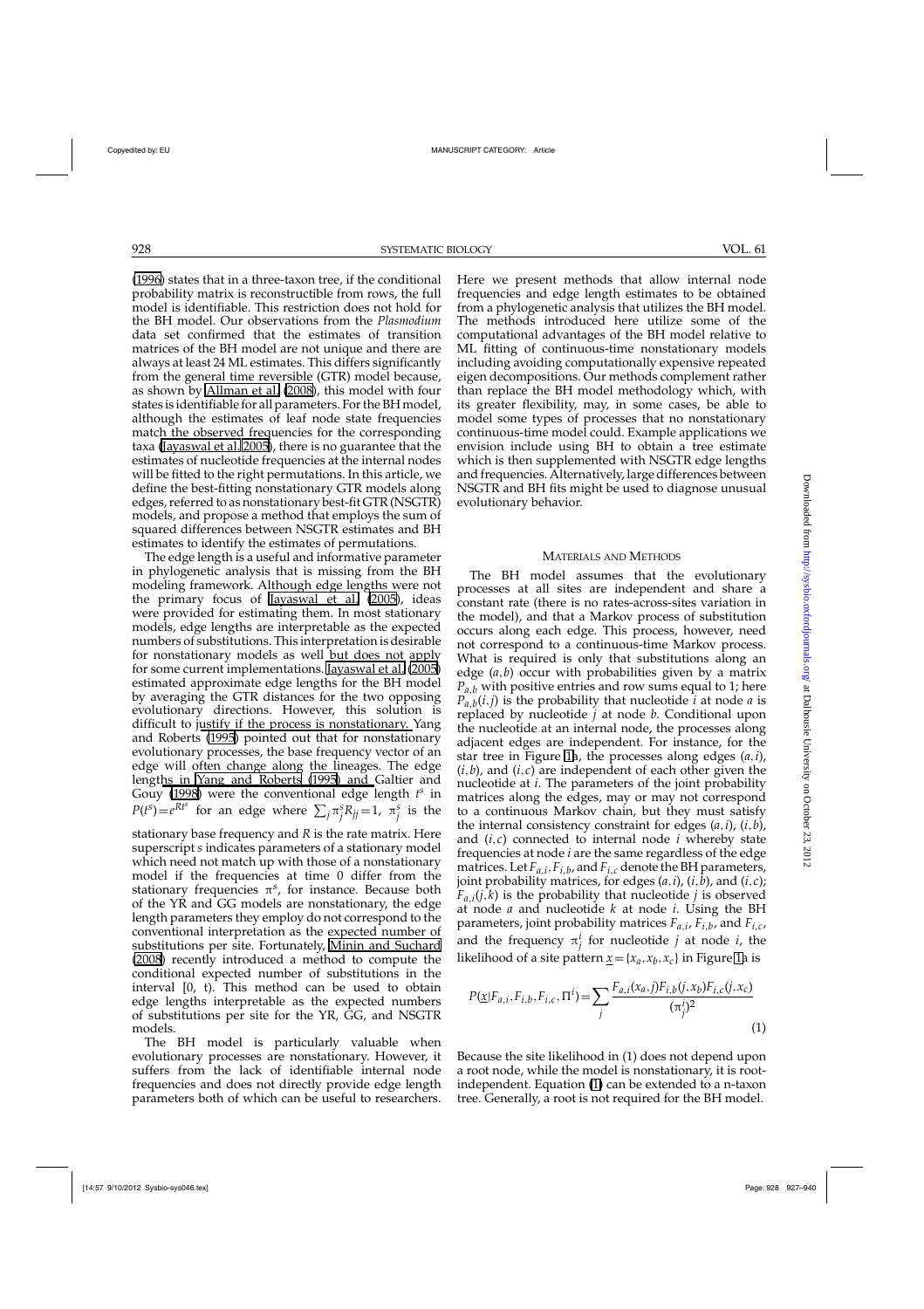<span id="page-2-0"></span>

FIGURE 1. Trees of three and four taxa. a) Three taxa; b) four taxa.

In contrast, the NSGTR model described below is a nonstationary model that requires a root for its specification. The model assumes GTR substitution processes along edges away from the root node. However, these GTR substitution processes are allowed to be different for different edges. In addition, the frequencies at the root node need not be the stationary frequencies of a GTR model for an edge connected to the root.

Let  $\ddot{P}_{a,b}$  denote the BH estimate of the substitution matrix for edge  $(a,b)$  and let  $\hat{P}^{\sigma}_{a,b}$  denote substitution matrix  $\ddot{P}_{a,b}$  after a permutation  $\sigma$  of either its rows, columns or possibly both. For the NSGTR model, we denote the estimates of the instantaneous rate matrix, the diagonal matrix of stationary frequencies and the evolutionary distance as  $\hat{R}^{\sigma}_{a,b'}$   $\hat{\Pi}^{\sigma s}_{a,b'}$  and  $\hat{t}^{\sigma s}_{a,b}$ . These give a different estimate of substitution matrix  $\hat{P}_{a,b}^{\sigma s}$ . The  $\hat{R}_{a,b'}^{\sigma}$  $\hat{\Pi}^{\sigma s}_{a,b'}$ ,  $\hat{t}^{\sigma s}_{a,b'}$  and consequently  $\hat{P}^{\sigma s}_{a,b}$  are estimated from  $\hat{P}_{a,b}^{\sigma}$  as described below. A measure of the fit of  $\hat{P}_{a,b}^{\sigma s}$ to  $\hat{P}_{a,b}^{\sigma}$  is given by  $SS_{a,b}^{\sigma} = \sum_{i,j} (\hat{P}_{a,b}^{\sigma}(i,j) - \hat{P}_{a,b}^{\sigma s}(i,j))^2$ . The sum of squares,  $SS_{b,a}^{\sigma}$  is also computed for the reverse direction (*b*,*a*) using the same procedure. Our procedure considers all possible locations for a root node although, to simplify calculation, we only allow root nodes to be placed at an internal or terminal node, not midway along an edge. Because we consider all root locations, we first obtain the *SS<sup>o</sup>s* for each edge in both forward and backward directions. Given a root, the total *SS* is obtained the sum of *SSs* over all edges, for each edge, choosing the direction implied by the root. In our approach, the internal consistency requirement plays an important role in determining the permutations. For instance, considering the three-taxon tree in Figure 1a, internal consistency gives  $F_{a,i}^T \mathbf{1} = F_{i,b} \mathbf{1} = F_{i,c} \mathbf{1}$ , where  $\mathbf{1}$ is a column vector with ones as its elements. If the row permutation of  $F_{i,b}$  of edge  $(i,b)$  is changed, the row permutation of  $F_{i,c}$  and the column permutation of

 $F_{a,i}$  should be changed accordingly to satisfy internal consistency.

## *The Best-Fitting Nonstationary GTR Model*

Under the assumptions of the NSGTR model above, for any edge  $(a, b)$ , using the joint probability matrix  $F_{a, b}$ and the frequency vector  $\pi_a = \sum_b F_{a,b}$ , we can compute a transition matrix  $P_{a,b} = \Pi_a^{-1} F_{a,b} = e^{R_{a,b} t_{a,b}^s}$ , where  $R_{a,b}$ is the instantaneous rate matrix of  $P_{a,b}$ ;  $t_{a,b}^s$  is the evolutionary time associated with  $R_{a,b}$  of  $P_{a,b}$ . In Markov chain theory, if the process is at equilibrium, the largest of the eigenvalues is equal to 1 and the corresponding left eigenvector is the stationary frequency vector:  $\pi_{a,b}^s P_{a,b} = \pi_{a,b}^s$ , where  $\pi_{a,b}^s$  is the base frequency vector at the equilibrium. Using  $P_{a,b} = e^{R_{a,b}t_{a,b}^s}$ , we can compute  $R_{a,b}t_{a,b}^s$ . The GTR model obtained above is the bestfit GTR model along edge  $(a, b)$  in the direction  $a \rightarrow b$ . Although there is only one correct direction, it is possible that there will be an  $R_{b,a}$  and  $t_{b,a}^s$  corresponding to a model in the reverse evolutionary direction that gives the same joint probabilities and, a priori, we may not know which is the correct direction. However, in general,  $R_{a,b} \neq R_{b,a}$  and  $t_{a,b}^s \neq t_{b,a'}^s$  so knowing the direction of evolution matters and hence specification of a root of the tree will ultimately be necessary (discussed further in more detail).

In any case, when estimating the best-fitting NSGTR model in direction  $a \rightarrow b$ , we first obtain the stationary frequencies  $\Pi_{a,b}^s$  through eigenvector decomposition of  $P_{a,b} = \Pi_a^{-1} F_{a,b}$  where  $F_{a,b}$  and  $\Pi_a$  come from the BH model;  $\Pi_a^{-1}$  is the inverse matrix of frequency matrix  $\Pi_a$  at node *a*. As mentioned above, the row of left eigenvectors of *Pa*,*<sup>b</sup>* corresponding to the largest eigenvalue gives the stationary frequencies up to a normalization factor that is subject to  $\sum_j \pi^s_{(a,b)j} = 1$ . Then we calculate a symmetric joint probability matrix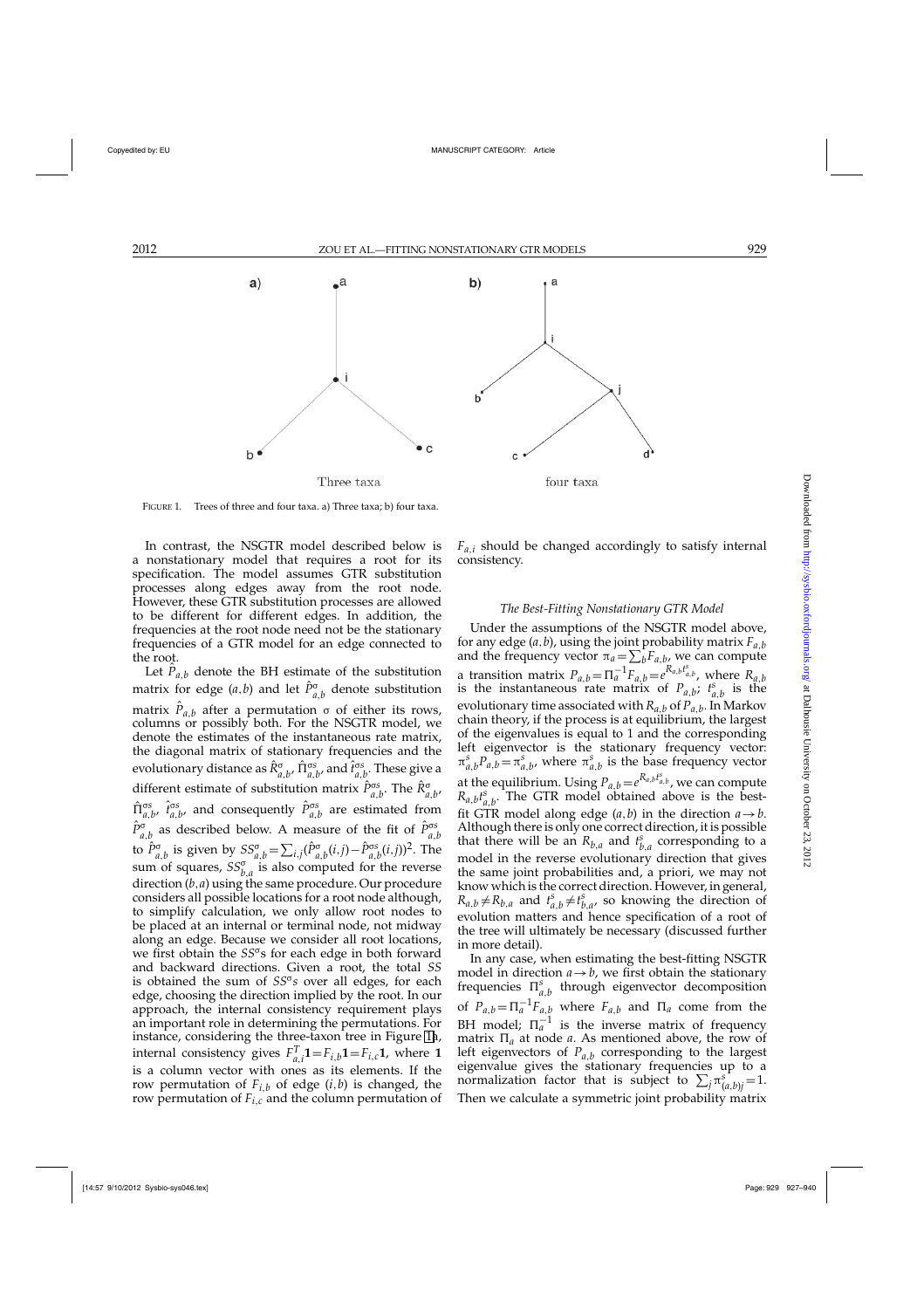<span id="page-3-0"></span> $F_{a,b}^s = (\Pi_{a,b}^s \Pi_a^{-1} F_{a,b} + (\Pi_{a,b}^s \Pi_a^{-1} F_{a,b})^T)/2$ . We calculate a symmetric estimate since this is implied by the corresponding true joint probability matrix for a timereversible model. Using  $F_{a,b}^s$  and  $\Pi_{a,b'}^s$  we can then compute the rate matrix and the conventional edge length of the transition matrix  $P_{a,b}^s = (\Pi_{a,b}^s)^{-1} F_{a,b}^s$  for this edge. The rate matrix and conventional edge length are then estimated as  $\log P_{a,b}^s$  through eigenvector decomposition.

Forcing  $F_{a,b}^s$  to be symmetric guarantees a real-valued eigenvector decomposition for  $P^s_{a,b}$ . To see this, note that if  $F_{a,b}^s$  is symmetric, so is  $[\Pi_{a,b}^s]^{-1/2} F_{a,b}^s [\Pi_{a,b}^s]^{-1/2}$ . Because symmetric matrices always have real-valued eigenvector decompositions of the form  $V\Lambda V^T$ , we have that

$$
[\Pi_{a,b}^{s}]^{1/2} P_{a,b}^{s} [\Pi_{a,b}^{s}]^{-1/2} = [\Pi_{a,b}^{s}]^{-1/2} F_{a,b} [\Pi_{a,b}^{s}]^{-1/2}
$$
  
=  $V \Lambda V^{T}$  (2)

By pre- and post-multiplying (2) by  $[\Pi_{a,b}^s]^{-1/2}$  and  $[\Pi_{a,b}^s]^{1/2}$  we see that the eigenvector decomposition of  $P_{a,b}^s = U \Lambda U^{-1}$  is related to the eigenvector decomposition of  $[\Pi_{a,b}^s]^{-1/2}F_{a,b}[\Pi_{a,b}^s]^{-1/2}$  through  $U = [\Pi_{a,b}^s]^{-1/2}V$  and  $U^{-1} = V^T[\Pi_{a,b}^s]^{1/2}$ .

For permutations that do not give valid rate matrices, some corrections were needed. If  $P_{a,b}^s$  has eigenvector decomposition *UU*<sup>−</sup>1, then, up to a constant of proportionality, the rate matrix is estimated as  $U\log[\Lambda]U^{-1}$ . In practice, it is possible that some of the eigenvalues in  $\Lambda$  will be negative, making it impossible to take logarithms. In this case, we set the corresponding entries of  $log[\Lambda]$  to a large (in magnitude) negative number. One further correction was to set negative entries of the estimated rate matrix to 0 and then adjust diagonal entries accordingly so that rows of the rate matrix sum to 0.

# *Iteratively Estimating the Permutations of Frequencies at Internal Nodes*

As we have previously shown in [Zou et al.](#page-13-0) [\(2011](#page-13-0)), different permutations of the rows of the BH substitution model can yield the same distribution of observed data. To illustrate, assume that  $(x_a, x_b, x_c)$  are the character states for species *a*, *b*, and *c* in Figure [1a](#page-2-0) and that these are each 0 or 1. Assume that  $\pi_0$  and  $\pi_1$  are the base character frequencies at the internal node *i* and that  $P_{0,x_a}$ ,  $P_{1,x_a}$ ,  $P_{0,x_b}$ ,  $P_{1,x_b}$ ,  $P_{0,x_c}$ , and  $P_{1,x_c}$  are the elements of transition matrices  $P_{i,a}$ ,  $P_{i,b}$ , and  $P_{i,c}$ . Now if the rows of  $P_{i,a}$ ,  $P_{i,b}$ , and  $P_{i,c}$  are permuted and  $\pi_0$  and  $\pi_1$  are exchanged, then we have  $\pi_0^{\sigma} = \pi_1$ ,  $\pi_1^{\sigma} = \pi_0$ , where  $\pi_0^{\sigma}$  and  $\pi_1^{\sigma}$  are the state frequencies after permuting at node *i*;  $P_{0,x_a}^{\sigma} = P_{1,x_a}$ ,  $P_{0,x_b}^{\sigma} = P_{1,x_b}$ ,  $P_{0,x_c}^{\sigma} = P_{1,x_c}$ , and etc., where  $P_{i,j}^{\sigma}$  are the *ij*-th entry in the transition matrices after

permuting. Comparing the probabilities of the observed character states we obtain

$$
P^{\sigma}(x_a, x_b, x_c) = \pi_0^{\sigma} * P_{0, x_a}^{\sigma} * P_{0, x_b}^{\sigma} * P_{0, x_c}^{\sigma}
$$
  
+  $\pi_1^{\sigma} * P_{1, x_a}^{\sigma} * P_{1, x_b}^{\sigma} * P_{1, x_c}^{\sigma}$   
=  $\pi_1 * P_{1, x_a} * P_{1, x_b} * P_{1, x_c}$   
+  $\pi_0 * P_{0, x_a} * P_{0, x_b} * P_{0, x_c}$   
=  $P(x_a, x_b, x_c)$  (3)

The pattern probabilities are the same before and after permuting regardless of the observed character states. Because of this lack of identifiability due to permutation, in a DNA data set, 24 sets of estimates of joint probability matrices could give the same likelihood in the threetaxon tree of Figure [1a](#page-2-0). In general, for an internal edge which is connected by two internal nodes, there are 576 permutations of the rows and columns of the joint probability matrix for that edge that will give the same probability of data at two internal nodes; for an edge which is connected to an internal node and a leaf node or the root node, there are 24 permutations of the joint probability matrix for that edge that will give the same probability of data at the internal node.

We introduced a parsimony-like method for estimating the correct permutation of frequencies at internal nodes in [Zou et al.](#page-13-0) [\(2011\)](#page-13-0). For this method to work the frequency vectors at two adjacent nodes should not be too different. Although we have used this method in the analysis of nonstationary data, it will be valuable to have a method that applies in more complicated and general cases. In the following, we introduce a method which can be used to estimate permutations of internal node frequencies without requiring frequencies at adjacent nodes to be similar.

The method for estimating permutations of interval node frequencies obtains the best-fitting NSGTR model above for each permutation of the BH estimated joint probability matrices. The estimated permutations along all edges are taken as those that give the overall minimum distance between the BH substitution matrices and the NSGTR substitution matrices as measured by the sum of squares of differences between these two sets of matrices.

Using the four-taxon tree shown in Figure [1b](#page-2-0), we will illustrate in more detail how the permutations are estimated. Our procedure takes all nodes in the tree as valid rooting positions and examines them one by one. For each rooting position, we assign initial permutations for the joint probability matrices of all edges. Taking node *a* as the root, we compute the total minimum sum of squares *minSS* from the bottom of the tree to the root *a*. We start from the node *j*. In this subtree, we first fix the row permutation of the joint probability matrix of edge  $(i, j)$  and pick a permutation  $\sigma_j$  which gives us min $SS_j$ :

$$
\min SS_j^1 = \min_{\sigma_j} SS_{ij}^{\sigma_j} + SS_{jc}^{\sigma_j} + SS_{jd}^{\sigma_j}
$$
 (4)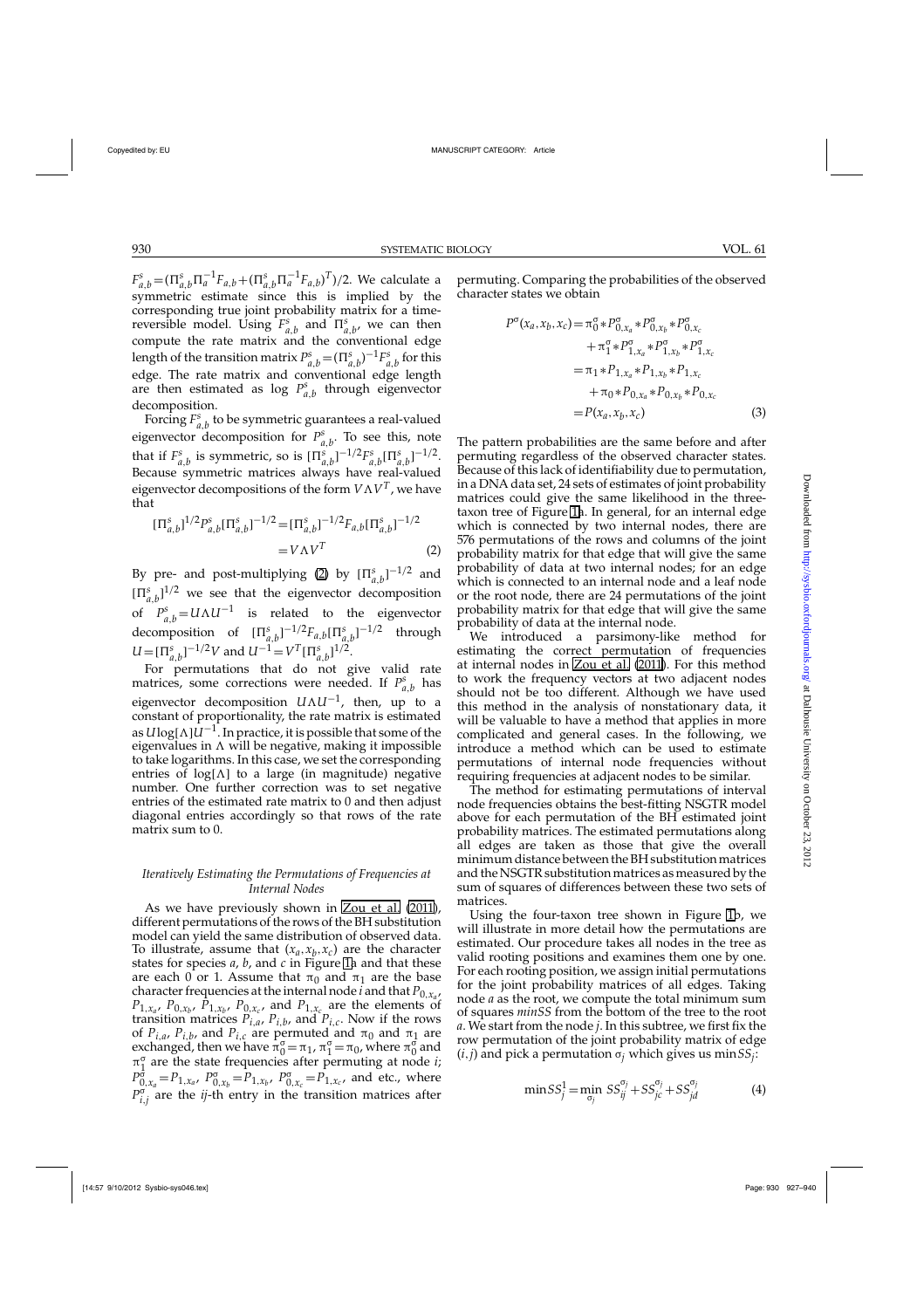<span id="page-4-0"></span>The index  $\sigma_j$  is the column permutation of  $F_{ij}$  and the row permutation of  $F_{jb}$  and  $F_{jc}$ . Having determined the permutation for *j*, we move to the node *i*. Keeping the column permutation of  $F_{ij}$  as  $\sigma_j$ , we determine  $\sigma_i$ giving min $SS<sub>i</sub>$  using the same criterion of Equation [\(4\)](#page-3-0) but applied to the three edges connected to the node *i*. We calculate the total sum of squares of the first iteration using the *SS*s obtained for edges (*a*,*i*), (*i*,*b*), (*j*,*c*), (*j*,*d*), and (*i*,*j*) such as  $minSS^1 = SS_{ai}^{\sigma_i} + SS_{ib}^{\sigma_i} + SS_{jc}^{\sigma_j} + SS_{jd}^{\sigma_j} + SS_{ij}^{\sigma_i}$ . For the second iteration,  $\sigma_i$  is the initial row permutation of *Fij*. With this different initial permutation, we repeat the process to obtain another set of  $\sigma_i$  and  $\sigma_j$  and min*SS*<sup>2</sup>. Iterations continue as long as min $SS^m$  < min $SS^{m-1}$ . The permutation indices  $\sigma_i$  and  $\sigma_j$  of the final min $SS_{\mathcal{T}}$  are the estimated permutations of the BH estimates when rooting at node *a*. For each node in the tree, we repeat the procedure with that node being the root. The  $\sigma_i$  and  $\sigma_i$  that minimize SS over all root choices are the estimated permutations of BH estimates. To rapidly search over sets of permutations and roots, we pre-computed the  $SS_{a,b}^{\sigma}$ for all permutations and both evolutionary directions. This computation can be completed quickly since there are 24 possible permutations to consider for terminal edges and 576 for internal edges. Given these values, to obtain an overall SS, the algorithm simply needs to select the appropriate  $SS_{a,b}^{\sigma}$  corresponding to the current set of permutations and rooting being considered.

## *Defining the Number of Substitutions*

For most phylogenetic models, rate matrices are conventionally rescaled so that edge lengths are interpretable as expected numbers of substitutions. For a stationary model, if *R* is the rate matrix and  $\Pi^s$  the stationary matrix, *R* is rescaled so that  $\sum_j \pi_j^s R_{jj} = 1$ . For nonstationary models, however, this rescaling will not necessarily give edge lengths with the correct interpretation [\(Minin and Suchard 2008\)](#page-13-0). Below we give a formula for the expected number of substitutions under a nonstationary continuous-time Markov model with an unscaled rate matrix.

Let  $N(t)$  be the number of substitutions over an edge of length *t*; let *R* be the instantaneous rate matrix of a continuous time Markov model;  $P(t) = e^{Rt}$  is the corresponding substitution matrix. Let  $X_t$  denote the character state of the process at time  $t$  and let  $R_L$  denote the rate matrix *R* but with diagonal entries set to zero. Equation (2.3) of [Minin and Suchard](#page-13-0) [\(2008\)](#page-13-0) gives

$$
\mathbb{E}[N(t)I\{X_t = j\}|X_0 = i] = \int_0^t (e^{Rz} R_{\mathcal{L}} e^{R(t-z)})_{ij} dz
$$

Thus, if  $\beta_i = P(X_0 = i)$ ,

$$
\mathbb{E}[N(t)] = \sum_{i,j} \beta_i \mathbb{E}[N(t)I\{X_t = j\}|X_0 = i]
$$

$$
= \sum_{i,j} \beta_i \int_0^t (e^{Rz} R_{\mathcal{L}} e^{R(t-z)})_{ij} dz
$$
  

$$
= \sum_i \beta_i \int_0^t \sum_l [e^{Rz}]_{il} \sum_{k,k \neq l} [R]_{lk} \sum_j [e^{R(t-z)}]_{kj} dz
$$

Because  $\sum_{j} [e^{R(t-z)}]_{kj} = \sum_{j} P_{k,j}(t-z) = 1$  and  $\sum_{k \neq l} R_{lk} =$ −*Rll*, we obtain that

$$
\mathbb{E}[N(t)] = -\sum_{i} \beta_i \int_0^t \sum_{l} [P(z)]_{il} R_{ll} dz
$$

For a time-reversible model, *P*(*t*) has an eigenvector decomposition as  $P(t)$  =  $Ue^{\Lambda t}U^{-1}$  where  $e^{\Lambda t}$  is a diagonal matrix in which the *ii*-th diagonal entry gives *i*-th eigenvalue  $e^{\lambda_i t}$  so that one of the  $\lambda_i$  is zero and the rest are negative; the *i*-th column of *U* gives the *i*-th eigenvector of *P*. Using the eigenvector decomposition

$$
\mathbb{E}[N(t)] = -\sum_{ijl} \beta_i R_{ll} [U]_{ij} \left[ \int_0^t e^{\lambda_j z} dz \right] [U^{-1}]_{jl} \tag{5}
$$

When  $j=1$ , the eigenvalue is zero which is the largest eigenvalue of the rate matrix. Thus  $\int_0^t e^{\lambda_1 z} dz = t$ . When  $j \neq 1$ ,  $\int_0^t e^{\lambda_j z} dz = \frac{e^{\lambda_j t} - 1}{\lambda_j}$ . Thus,

$$
\mathbb{E}[N(t)] = -t \sum_{il} \beta_i R_{ll} [U]_{i1} [U^{-1}]_{1l} \n- \sum_{ijl,j \neq 1} \beta_i R_{ll} [U]_{ij} [\frac{e^{\lambda_j t} - 1}{\lambda_j}] [U^{-1}]_{jl}
$$
\n(6)

Given an edge with substitution matrix  $P(t) = e^{Rt}$  for an unscaled *R*, if we take our edge length as  $t^e = \mathbb{E}[N(t)]$ and rescale *R* by  $\frac{1}{t^e}R_{ij}$ , then  $t^e$  will be interpretable as the expected number substitutions.

If the  $\beta_i$  are the stationary frequencies  $\pi_j^s$  for *R*, this gives the conventional rescaling where  $-\sum_j \pi_j^s R_{jj} = 1$ . The edge lengths coming from this rescaling will be denoted  $t^s$  and  $t^s = t^e$  only in the case of a stationary model. For the NSGTR model, the appropriate  $\beta_i$ required to calculate  $t^e$  are the frequencies at the starting node which need not coincide with the stationary frequencies.

#### RESULTS

#### *Simulation Settings*

We use[d the INDELible sequence simulator \(](#page-12-0)Fletcher and Yang [2009\)](#page-12-0) to create data sets under the GG and BH models to test the performance of our methods. The parameters of interest are joint probability matrices along edges, frequencies at all nodes and edge lengths. In our simulations, we evaluated both "mild" and "extreme" settings for parameters. The mild parameters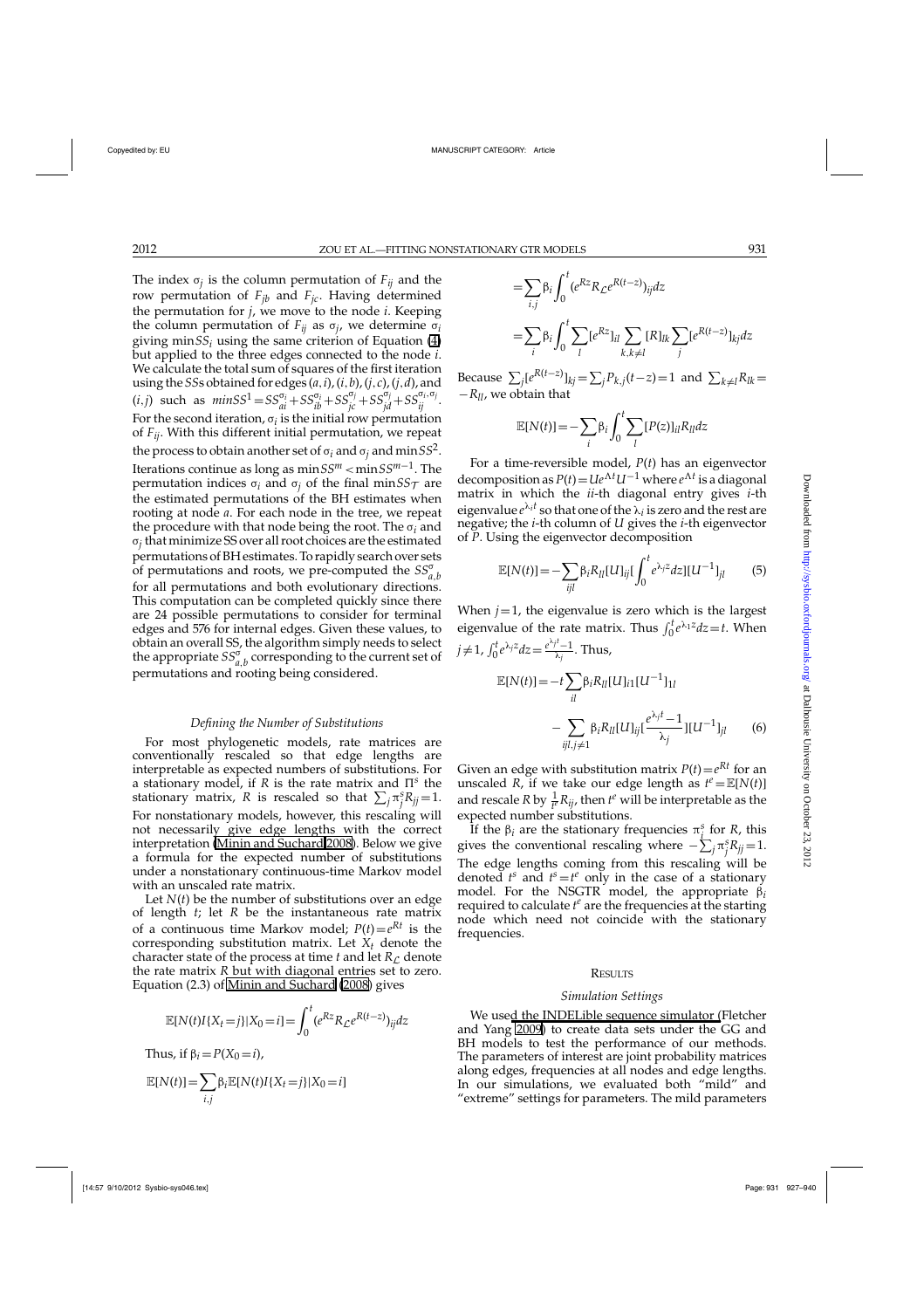

FIGURE 2. The tree used in the simulations. In the figure, nodes b, c, f, g, k, r, v, and y represent the taxa of *P. berghei*, *P. chabaudi*, *P. falciparum*, *P. gallinaceum*, *P. knowlesi*, *P. reichenowi*, *P. vivax*, and *P. yoelii*.

corresponded to the parameter estimates obtained for the NSGTR model fitted to a real phylogenomic data set consisting [of data from the genus](#page-12-0) *Plasmodium* (Davalos and Perkins [2008\)](#page-12-0). The extreme parameters had extreme stationary frequencies and exchangeabilities but the same NSGTR edge lengths as in the mild parameters data set. The tree in Figure 1 A in [Davalos and Perkins](#page-12-0) [\(2008\)](#page-12-0) was treated as the true tree and has been reproduced in Figure 2.

## *Estimated Permutations*

Our experience suggests that optimization of parameters under the BH model can sometimes yield local maxima. To check whether this was the case in our analysis, for a given data set simulated using the mild parameters setting, we randomly generated 100 sets of joint probability matrices under the true tree as our initial values to seed the optimization. When estimating parameters of the BH model for each of the 100 sets of joint probability matrices, we found that 94 out of the 100 had the same maximum log-likelihood up to one decimal place, −335974.1. In the following, we will ignore the six sets of estimates which had much smaller suboptimal log-likelihoods corresponding to local maxima. For each of the 94 set of estimates, we obtained the best-fitting NSGTR joint probability matrices. The best-fitting NSGTR joint probability matrices for the estimated permutation had much smaller distances between the estimates and true values than the bestfitting NSGTR matrices for other permutations. None of the 94 sets of best-fitting permutations corresponded to the original BH estimates reinforcing our results indicating that BH estimation alone is only accurate up to permutation [\(Zou et al. 2011](#page-13-0)).

We performed tests to see if our algorithm can find the set of permutations, over internal nodes, that gives the minimum overall sum of squares. These tests were conducted for 18 simulated data sets under both mild and extreme parameter settings. In each of these cases, and for almost all root choices, the overall minimum sum of squares from our algorithm was the same as the sum of the separately minimized sums of

squares for each of the edges. This implies that our algorithm found the global minimum in each case. (Note that any permutation at an internal node implies the permutations of rows or columns of substitution matrices for each of the edges connected to that node. Because separately minimizing sums of squares along edges does not enforce this constraint, it does not give a global minimizer of the overall sum of squares except, as here, when it matches up with a set of permutations that satisfy the constraint.) For any root, the global minimizing permutation was unique. However, except for one of the data sets simulated under extreme settings, the same overall minimum sum of squares was obtained no matter which root was selected.

The results of [Zou et al.](#page-13-0) [\(2011](#page-13-0)), reviewed here, established that joint probability matrices for edges can only be identified up to permutation in the BH model. For the NSGTR model, this is no longer the case. As we establish in supplementary material, for a given topology and rooting, all parameters of the NSGTR model are identifiable.

## *Edge Length Estimation*

We compared the parameter estimates obtained from our NSGTR fit to the estimated BH model on the data sets with results estimated under a stationary GTR model using PhyML [\(Guindon and Gascuel 2003](#page-13-0)) and the GG nonstationary model implemented in nhPhyML [\(Boussau and Gouy 2006\)](#page-12-0). Estimated edge lengths from PhyML and nhPhyML are the *t <sup>s</sup>* parameter using the conventional rescaling for stationary models,  $\sum_j \pi_j^{\text{S}} R_{jj} = 1$ , where  $\pi$  is the stationary frequency vector. For the GTR model, this  $t^s$  is equivalent to the expected number of substitutions per site. However, for the nonstationary evolutionary processes accommodated by the GG or the BH models along edges, the standard *t <sup>s</sup>* edge length parameter is not the expected number of substitutions; the latter (i.e., *t <sup>e</sup>*) is instead correctly computed using [\(6\)](#page-4-0). In our experiments, we obtained estimates of the  $t^s$  parameter edge lengths from the GTR and GG models using PhyML and nhPhyML. We also computed the estimates of the expected number of substitutions (the *t <sup>e</sup>*s) along edges using the estimates of joint probabilities of the GG and NSGTR models in [\(6\)](#page-4-0). Because this is a simulated data set, we also present the true average numbers of substitutions in Figure [3.](#page-6-0)

For the tree in Figure [3,](#page-6-0) we can separate the edges into two groups: a long edge group containing edges (5, 2), (6, 1), (6, g), and (5, 4) and a short edge group containing edges  $(1, f)$ ,  $(1, r)$ ,  $(4, c)$ ,  $(3, b)$ , and  $(3,y)$ . The estimates of edge lengths for the short edge group are very similar across different models and methods for calculating edge lengths. In the long edge group, the NSGTR estimates tend to be the closest to the true edge lengths. The estimates of *t* output by nhPhyML, *t s* , and the expected number of substitutions for this data set,  $t^e$ , obtained by correcting the  $t^s$  parameter with [\(6\)](#page-4-0) did much better than the estimates of the GTR model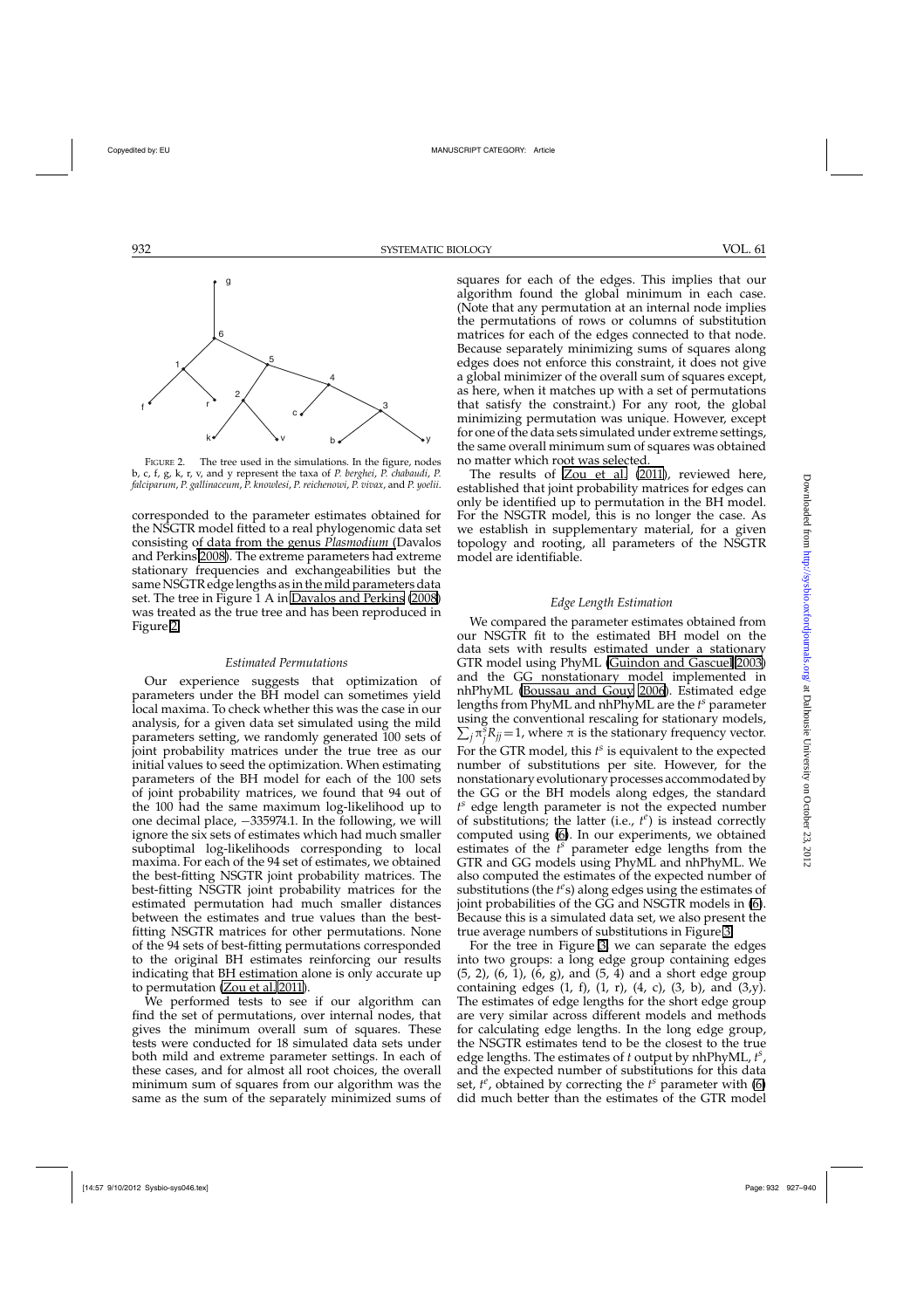<span id="page-6-0"></span>

FIGURE 3. Estimates of edge lengths for data simulated from four models with extreme parameters.

from PhyML. For the GTR model, the estimates for all edges were poor, and especially for edge (6, 5) that was estimated to be zero when its true value was 0.033. Notably, the GTR model estimates stretched all edges in the long edge group. That the GTR model performed worst under these conditions is not surprising given that it was badly misspecified.

By assuming a general reversible continuous-time Markov process for the direction from the root to the terminal nodes along each edge, we can fit the NSGTR models along edges. In this model, the parameters are the root frequencies, exchangeabilities, and stationary frequencies vectors for each edge. Using bppml in the BppSuite in [Dutheil and Boussau](#page-12-0) [\(2008\)](#page-12-0), we are able to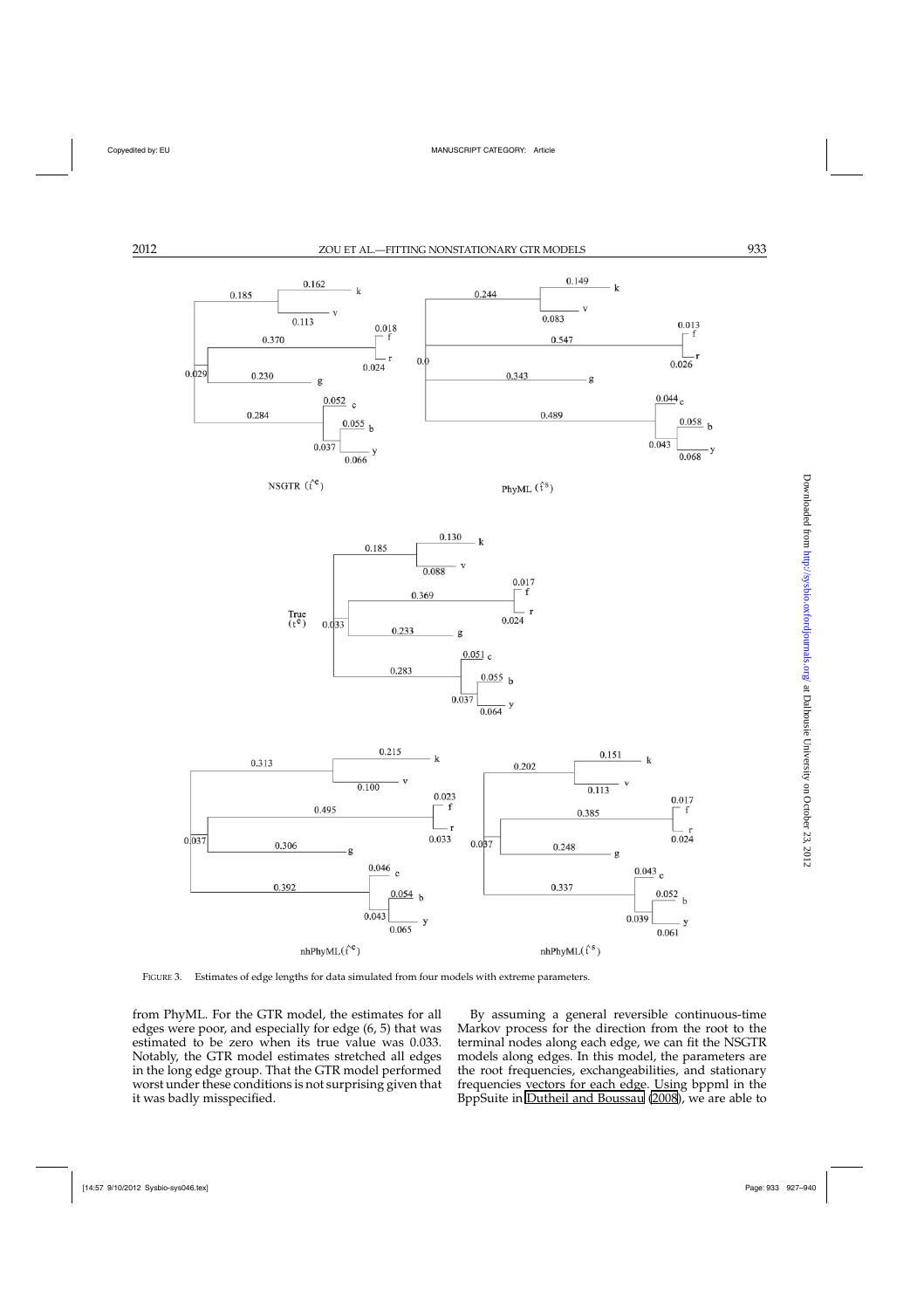TABLE 1. The branch lengths and expected numbers of substitutions in the simulation for testing nhPhyML estimates of branch lengths

|       | $t^s$     | $t^e$    |            |  |  |
|-------|-----------|----------|------------|--|--|
| True* | Estimate* | $True**$ | Estimate** |  |  |
| 0.1   | 0.159     | 0.115    | 0.141      |  |  |
| 0.2   | 0.293     | 0.224    | 0.260      |  |  |
| 0.3   | 0.410     | 0.327    | 0.361      |  |  |
| 0.4   | 0.508     | 0.426    | 0.451      |  |  |
| 0.5   | 0.624     | 0.520    | 0.569      |  |  |
| 0.6   | 0.720     | 0.610    | 0.630      |  |  |
| 0.7   | 0.806     | 0.697    | 0.798      |  |  |
| 0.8   | 0.909     | 0.782    | 0.793      |  |  |
| 0.9   | 0.996     | 0.864    | 0.880      |  |  |
| 1.3   | 1.377     | 1.176    | 1.199      |  |  |
| 1.4   | 1.472     | 1.251    | 1.203      |  |  |
| 2.0   | 2.080     | 1.683    | 1.333      |  |  |

True∗: branch length in T92 model.

Estimate∗: the estimates of nhPhyML.

True∗∗: the true expected numbers of substitutions.

Estimate∗∗: the estimates of the expected numbers of substitutions.

obtain ML parameter estimates for the NSGTR models, referred to as the NSGTR-ML method. We compared the estimates of edge lengths obtained using our method (i.e., fitting the BH model and then finding the best-fit NSGTR models) with those estimated by the NSGTR-ML method. For this comparison, we used an eight-taxon data set simulated under the BH model and the mild parameter settings. For each comparison, we calculated the average difference (in absolute value) between the estimates and the true values. The average differences for edge lengths are 0.022 for our method and 0.030 for the NSGTR-ML method.

We did an additional simulation to explore the effects of edge lengths estimated by nhPhyML under a correctly specified GG model. Using INDELible, we simulated a series of pairs under the GG model with 77313 sites. All pairs had the same starting state frequency vector {0.41,0.10,0.16,0.33} for nucleotides *A*, *C*, *G*, *T*, G+C-content of 0.9 and transition/transversion ratio parameter 2, but each pair has a unique edge length. The results are presented in Table 1. As can be seen, the estimates of the expected numbers of substitutions *t <sup>e</sup>* are much closer to the true values than the  $t^s$  edge lengths output by nhPhyML.

In a nonstationary model, the edge lengths  $t^s$ determined by  $\sum_j \pi_j^s R_{ij} = 1$  are not equal to the edge lengths *t <sup>e</sup>* calculated by [\(6\)](#page-4-0). Figure [4](#page-8-0) shows the differences between  $t^e$  and  $t^s$  vs.  $t^s$  of a pair of taxa. In this set of calculations, we set the root frequencies to {0.4,0.1,0.1,0.4} and created substitution matrices under the T92 model with parameters satisfying that (1) the frequency of nucleotide *C* is in {0.05,0.10,0.15,0.35,0.40,0.45}; (2) the ratio of transition and transversion processes is 4.0; (3) the stationary evolutionary distance is in [0.05,2.0]. The six plots in Figure [4](#page-8-0) showed that when the evolutionary distances are small, the differences between  $t^e$  and  $t^s$  are small; when the evolutionary distances are large, the differences between *t <sup>e</sup>* and *t <sup>s</sup>* increase. The frequencies of

nucleotides also contributed to the size of the difference between  $t^e$  and  $t^s$ . When the stationary frequencies of nucleotides are close to the root frequencies, which is close to stationary status, the differences between *t <sup>e</sup>* and *t <sup>s</sup>* are small. The smallest difference, zero, happens when the nucleotide's frequencies at root is equal to the stationary frequencies, which indicates the stationary status. Results for other ratios of transition and transversion in [0.5, 5] with the same set of frequencies of nucleotide *C* and evolutionary distances, which are not presented here, showed similar patterns.

#### *Compositional Heterogeneity*

The *Plasmodium* data set in [Davalos and Perkins](#page-12-0) [\(2008](#page-12-0)) has evidence of nonstationarity. The A+T-content in *Plasmodium knowlesi* and *Plasmodium vivax* are higher than in others. Also, as shown in Table [2,](#page-8-0) the frequencies of nucleotides *C* and *G* are not similar for taxa *P. berghei*, *P. chabaudi*, *P. falciparum*, *P. gallinaceum*, *P. reichenowi*, and *P. yoelii*.

We fitted the GTR, GG, NSGTR, and BH models for the *Plasmodium*data set. The log likelihoods for the GTR, GG, NSGTR-ML, and BH estimates ranged from −348615.7 to −335974.1. As there are 8 taxa in the *Plasmodium* data set, for a fixed topology, there are 22 free parameters using the GTR model, 30 free parameters in the GG model, 129 free parameters in the NSGTR-ML method, and 159 free parameters in the BH model. The differences of log likelihoods and degrees of freedom between the BH and GTR models are 6320.5 and 137 respectively, the corresponding differences between the BH and GG models are 2446 and 93 respectively, and the same differences between the BH and NSGTR-ML methods are 197 and 30 respectively; likelihood ratio tests clearly reject the simpler models in favor of BH. We compared the estimates of joint probability matrices along edges of the BH and NSGTR-ML methods and obtained 0.011 as the average difference among all entries. Among the entries of joint probability matrices of the BH estimates, the average value is 0.0625. Although the difference in log likelihoods indicates that BH gives a significantly better fit, this significant departure does not seem to correspond to a large departure in estimated parameter values.

The results for node frequencies are given in Figure [5.](#page-9-0) Up to numerical/optimization error, the BH estimates of terminal node frequencies match the empirical frequencies as was shown analytically in [Jayaswal et al.](#page-13-0) [\(2005\)](#page-13-0). The NSGTR and BH frequencies are very similar with  $10^{-3}$  as the maximum difference (in absolute value) across all nodes. The average difference of the estimates of the leaf node frequencies between the NSGTR-ML and BH models was 0.031, which is much larger than the maximum difference of  $10^{-3}$  between the estimates of the NSGTR and BH models. Because they are constant, the GTR model estimates are unable to capture the frequency changes over the topology in Figure [5.](#page-9-0) Because *A*=*T* and *C*=*G* in the GG model which is clearly not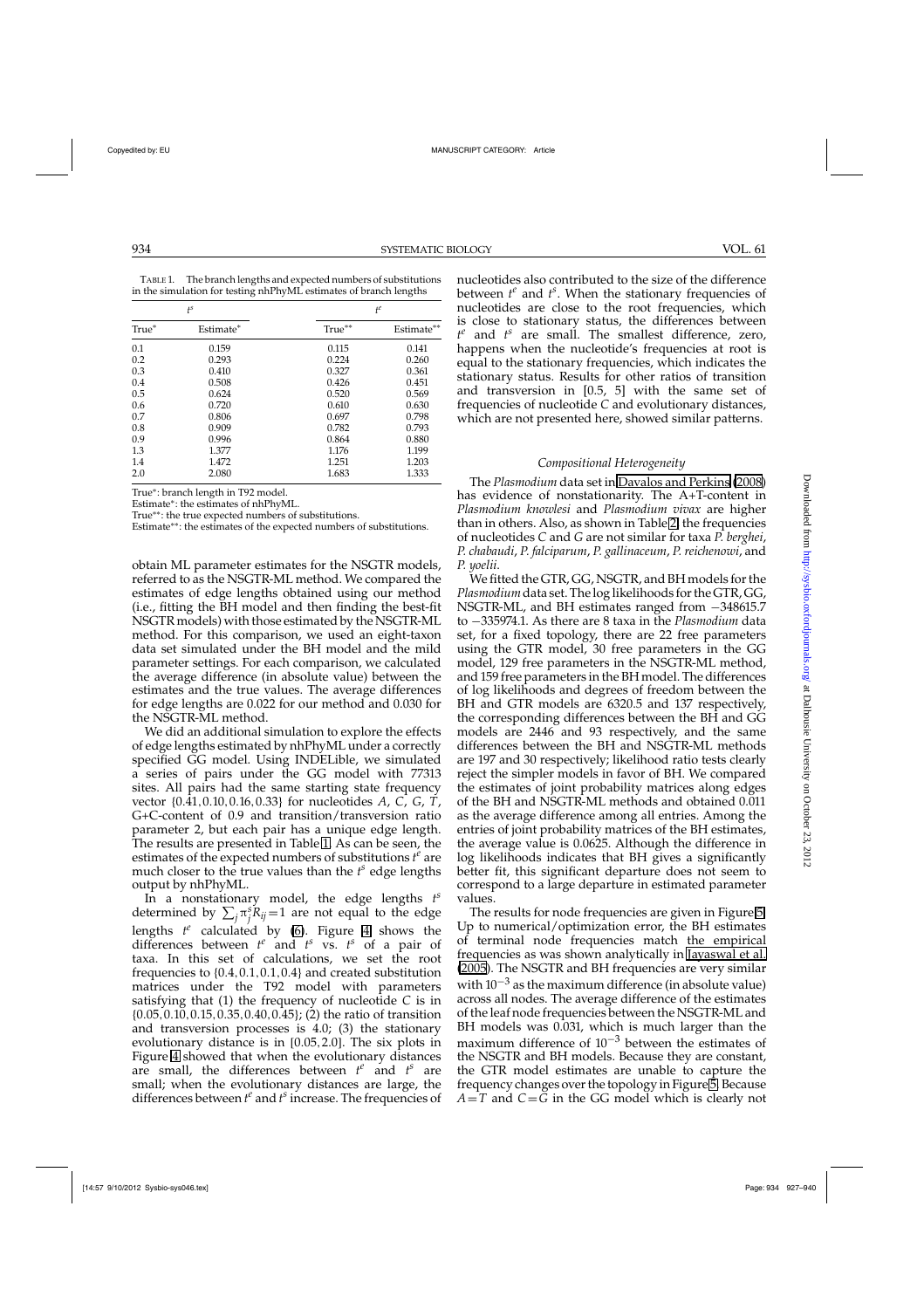<span id="page-8-0"></span>

FIGURE 4. The differences between expected numbers of substitutions  $t^e$  and stationary distance  $t^s$  for T92 model. For each plot, the title indicates the stationary frequency of state *C* in T92 model; the *x*-axis is the stationary edge lengths *t <sup>s</sup>* in T92 model; the *y*-axis is the differences  $b$ etween  $t^s - t^e$ .

TABLE 2. The character frequencies of eight taxa in *Plasmodium* data set

|                | Plasmodium<br>berghei | Plasmodium<br>chabaudi | Plasmodium<br>falcivarum | Plasmodium<br>gallinaceum | Plasmodium<br>knowlesi | Plasmodium<br>reichenowi | Plasmodium<br>vivax | Plasmodium<br>yoelii |
|----------------|-----------------------|------------------------|--------------------------|---------------------------|------------------------|--------------------------|---------------------|----------------------|
| А              | 0.41                  | $\rm 0.41$             | 0.41                     | 0.41                      | 0.35                   | 0.41                     | 0.32                | 0.42                 |
| $\subset$<br>◡ | $0.11\,$              | 0.11                   | 0.11                     | 0.10                      | 0.18                   | 0.11                     | 0.21                | 0.11                 |
| G              | 0.16                  | 0.16                   | 0.16                     | 0.16                      | 0.21                   | 0.16                     | 0.24                | 0.16                 |
| m              | 0.32                  | 0.32                   | 0.32                     | 0.32                      | 0.26                   | 0.32                     | 0.23                | 0.32                 |

the case at terminal nodes, the GG model did not fit much better than the GTR model except at nodes *P. knowlesi* and *P. vivax*. At these two nodes, the frequencies of nucleotides *A* and *T* are close.

Normally, a large edge length indicates a large change of frequencies at two nodes. For the real*Plasmodium*data, the largest edge length estimate is for edge (5, 2). This largest value also corresponds to the largest frequency changes with the average difference 0.069. For other edges, the average differences of frequencies at two end nodes is at most 0.022. The edge  $(5,2)$  separates the taxa *k*, *v* from the others. Figure [5](#page-9-0) also showed that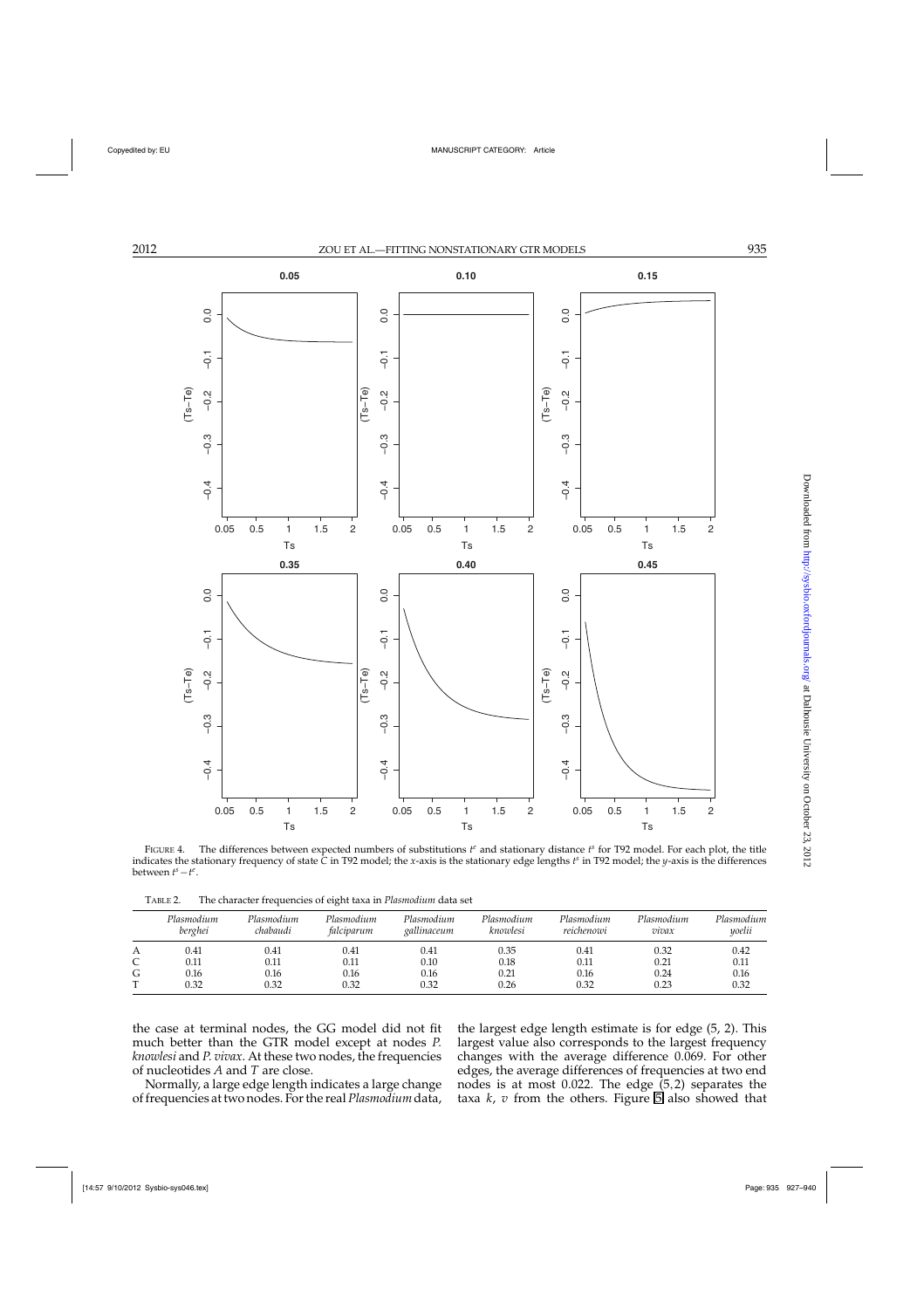<span id="page-9-0"></span>

FIGURE 5. Estimates of frequencies at internal and external nodes for the *Plasmodium* data set. In the figure, nodes b, c, f, g, k, r, v, and y represent the taxa of *P. berghei*, *P. chabaudi*, *P. falciparum*, *P. gallinaceum*, *P. knowlesi*, *P. reichenowi*, *P. vivax*, and *P. yoelii*. In a bar chart for a given nucleotide, bars from left to right give frequencies for PhyML, nhPhyML, NSGTR, and BH respectively.

the NSGTR estimates do well at fitting the changes in frequencies; the NSGTR-ML and nhPhyML estimates also had the largest change along edge (5, 2), but their estimates are not as close due to the restriction of the stationary assumption in the NSGTR-ML model and the GG model restriction that frequencies of states *C* and *G* be the same. Because there is only one frequency vector for the entire topology, unsurprisingly, PhyML was unable to accurately estimate the frequencies for nodes *k*, *v*, and 2.

The results for the simulated data setin Figure [6](#page-10-0) show a more complex example with extreme parameters models along edges. In the true model, node *g*, which is the root when estimating BH estimates, has a high A+T-content with nucleotide *A* having the highest frequency. The cluster of nodes 1, *k*, and *r* have high G+C-content with nucleotide *C* having the highest frequency. The cluster of nodes 2, *k* and *v* have roughly equal A+T-content and G+C-content with nucleotide *G* having the highest frequency. Finally, the cluster of nodes 4, *c*, 3, *b*, and*y* have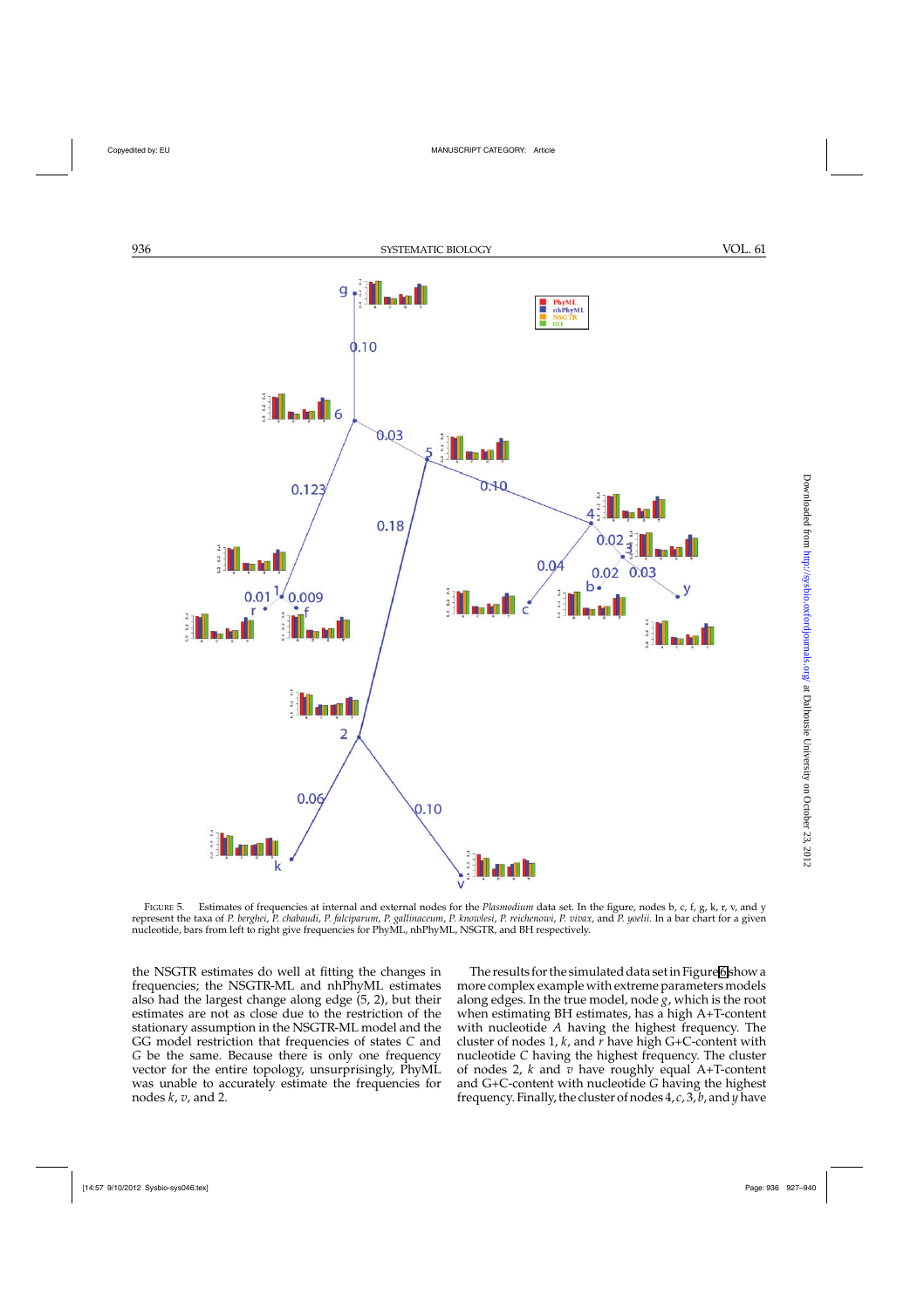<span id="page-10-0"></span>

FIGURE 6. Estimates of frequencies at internal and external nodes for simulated data from a model with extreme parameters. In a bar chart for a given nucleotide, bars from left to right give frequencies for PhyML, nhPhyML, NSGTR, and true values, respectively.

high A+T-content with nucleotide *T* having the highest frequency. The estimates of the BH under the estimated permutations were within  $10^{-4}$  of simulated values.

Similar to the observed results for the*Plasmodium*data, large changes in frequency vectors are expected over longer evolutionary times. When the edge lengths are small, the frequency vector did not change much. For instance, the average difference between the frequency vectors at nodes 1 and *f* is 0.0056 over an edge of length 0.02. In contrast, the average difference between the frequency vectors at nodes *g* and *f* is 0.18 over an edge of length 0.62 for the simulated data set with extreme parameters. The estimates of the NSGTR-ML and nhPhyML models showed a similar pattern, with the frequency vector changes being largest along the longest edge. Again, estimates from PhyML could not accommodate the changing frequencies.

## **DISCUSSION**

Our NSGTR implementation is intended to supplement a BH model analysis, which is a more flexible nonstationary model, by providing edge lengths and internal node frequencies that, in most cases, are meaningful. If one was only interested in NSGTR model fits, it could be directly fit in an ML framework and this would, in theory, provide parameter estimates with smaller variance. We used the methods described in Dutheil and Boussau (2008) to obtain such fits for the data and simulations considered here. Alternatively, [Jayaswal et al.](#page-13-0) [\(2011\)](#page-13-0) recently provided an R implementation allowing model selection over continuous-time reversible models with varying degrees of heterogeneity. Our results for the data and simulations considered here suggest that our NSGTR fits will be comparable with NSGTR-ML. In fact, for the comparisons here, our parameter estimates were closer to the true generating parameters in some cases. Due to the statistical consistency of the BH joint probability matrix estimates, our approach can be expected to give statistically consistent estimates of NSGTR parameters.

Surprisingly, the total computational time required to fit both the BH and the NSGTR models was much less than the time required for a single NSGTR-ML fit. The total time required for both BH and NSGTR fits to the *Plasmodium* data set was <2 min where for this data, the time required for NSGTR-ML fitting was >1 h. The reason for the shorter time has much to do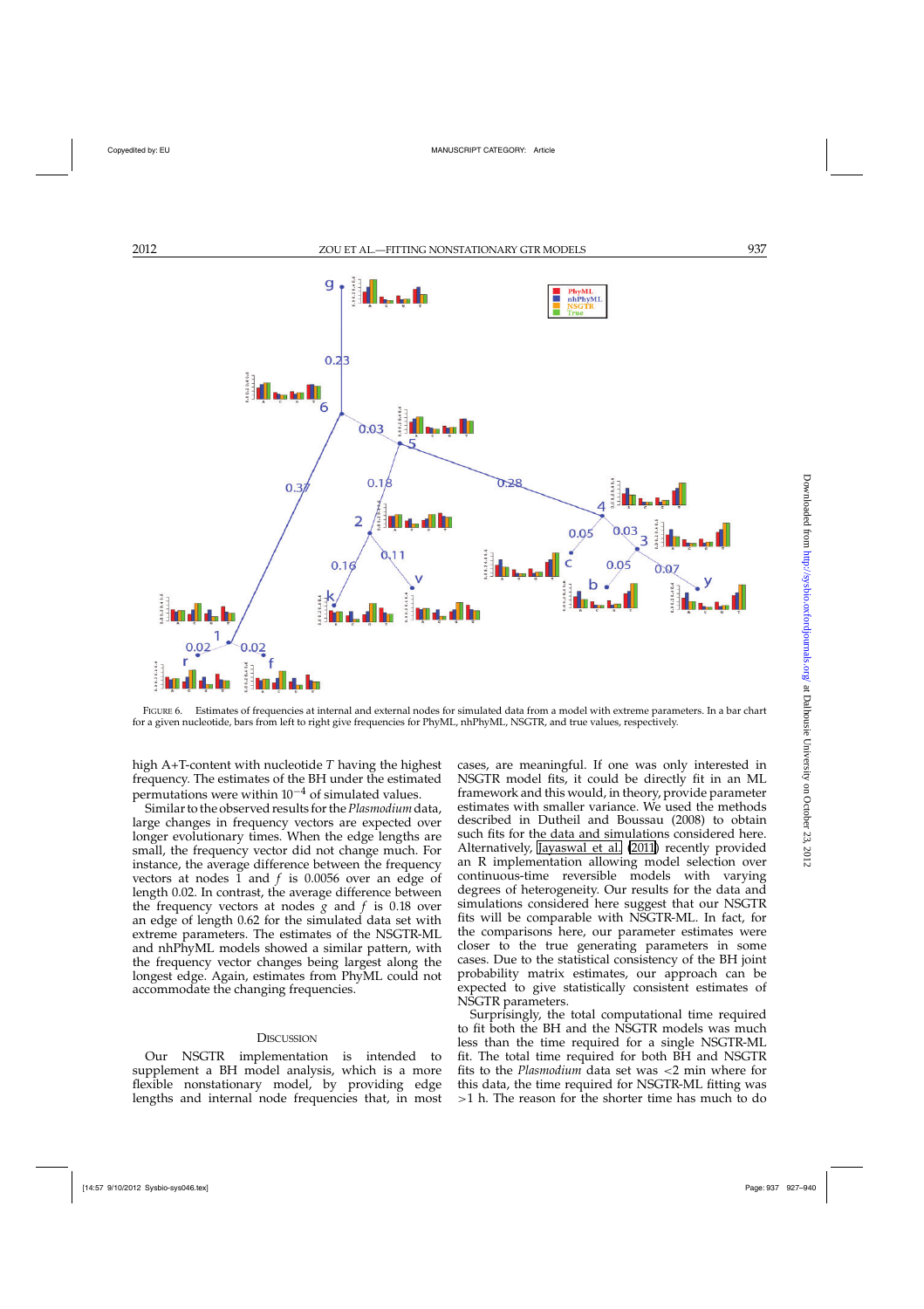with the computational advantages of the BH model implementation. [Jayaswal et al.](#page-13-0)  $(2005)$  $(2005)$  provide explicit updating formulas that do not require eigenvector decompositions. In our experience, estimation can be done quickly. In contrast, an NSGTRML implementation requires repeated eigenvector decompositions through all edges of a tree, every time new NSGTR parameters are considered as well as when derivatives of these parameters are required.

The stationary GTR model has a closure property: if one taxon is taken out, the implied model for the remaining taxa is a GTR model. For the NSGTR model, if one taxon is taken out, the implied model will be approximately NSGTR if the rate matrices do not change much near the terminal branch for that taxon. Results in [Sumner et al.](#page-13-0) [\(2012](#page-13-0)) imply that the NSGTR is not generally closed, however. Thus, for the NSGTR model to give a good fit, it is important that taxon sampling be conducted in such a way that, for any given edge, a single GTR model provides a reasonable approximation to the evolutionary process along that edge.

When edge lengths are short, the estimates from GTR, GG, and NSGTR are quite similar. However, when an edge length was large, NSGTR estimates tended to estimate the changes of frequencies and edge lengths much better than the alternative methods. For the *Plasmodium* data set shown in Figure [7,](#page-12-0) the edge lengths output from GTR and GG are not very different from expected numbers of the substitutions obtained using [\(6\)](#page-4-0) and the estimates of NSGTR model. This is not surprising for this particular data set because the NSGTR estimates of parameters for this data set indicated that exchangeabilities and stationary frequencies did not change much over the tree except at the edge (5, 2). The processes along most edges are, therefore, close to being stationary processes. However, our simulation study under more extreme nonstationary parameter settings clearly shows the improved accuracy of the NSGTR method relative to the GG and GTR models.

While the NSGTR model estimated many parameters well, it did not do a good job at locating the root. Evaluating the *minSS* values rooting at different nodes of *Plasmodium* data set yielded two distinct values. Rooting at the nodes 1, 3, 4, 5, 6, *b*, *c*, *f* , *g*, *r*, and *y* gave a *minSS* value of approximately 2.34*E*−04, whereas rooting at the nodes 2, *k*, and *v* gave a *minSS* value of approximately 1.48*E*−03. This difference in *minSS* allows us to rule out node 2, *k*, and *v* as the true root but does not distinguish between the others.

One of the pragmatic decisions made in fitting was to only consider internal or external nodes as potential roots. Allowing roots along an edge may seem desirable by comparison but comes with the additional complication of optimizing the location along that edge. For the examples considered here, because of the small *SS* obtained between BH and NSGTR, it is doubtful that substantial further decreases would be obtained via the additional flexibility of allowing a root anywhere along an edge. More generally, since by comparison with our current implementation allowing a root along an

edge will only change the fit for that one edge, it is doubtful that such additional flexibility will appreciably improve fit.

To explain our observations, we obtained the NSGTR substitution matrices for one of the rootings giving the minimum *minSS*. These NSGTR substitution matrices were used to obtain joint probability matrices, which were given as input to the NSGTR routine. We used this routine to compute NSGTR models from true joint probabilities in the reverse directions along edges. We found that the true joint probability matrices coming from NSGTR in the reverse direction were almost identical (data not shown). Based upon these numerical results, it appears that the evolutionary direction for an edge under the NSGTR model is not always recoverable. For the *Plasmodium* data set, the estimates of edge lengths of the forward and reverse directions show few differences. However for the case of extreme data sets in our simulation, the direction effects were significant.

A natural follow-up question is whether there always exists an NSGTR model in the reverse direction if there exists a NSGTR model in the forward direction. We tested 18 data sets simulated under GTR models and BH models and obtained BH estimates. For each set of BH estimates, we examined 14 rooting positions. Among a total of 18∗14=252 rooting trials, we only had two cases in which NSGTR models did not give exactly the same fit in both forward and backward directions.

Finally, it should be pointed out that there may be cases where the fitted BH model is not well-approximated by any NSGTR model. In this case, the resulting edge lengths from NSGTR could be misleading. Such cases can be expected to be diagnosed through large differences between NSGTR and BH model substitution matrices.

#### **CONCLUSIONS**

The p[arameters of the BH model of](#page-12-0) Barry and Hartigan [\(1987](#page-12-0)) are joint probabilities along edges and they have identifiability problems whereby multiple sets of estimates give the same likelihoods. Because of this, frequencies at internal nodes cannot be correctly estimated although frequencies at leaf nodes will converge to true values as sequence length gets large. A further problem is that edge lengths are informative parameters but are not available from the BH model. By defining NSGTR models along edges, our algorithm finds the estimates of the transition matrices under the NSGTR model that best fits the BH estimates. Our simulations show that our algorithm is effective in resolving identifiability problems in both mild and extreme parameter settings.

In our solution, because the NSGTR model is nonstationary, nonstandard methods were required to compute the edge length interpretable as the expected number of substitutions along an edge. Our approach of using NSGTR estimates of the best-fitting BH estimates allows interpretable edge lengths to be estimated.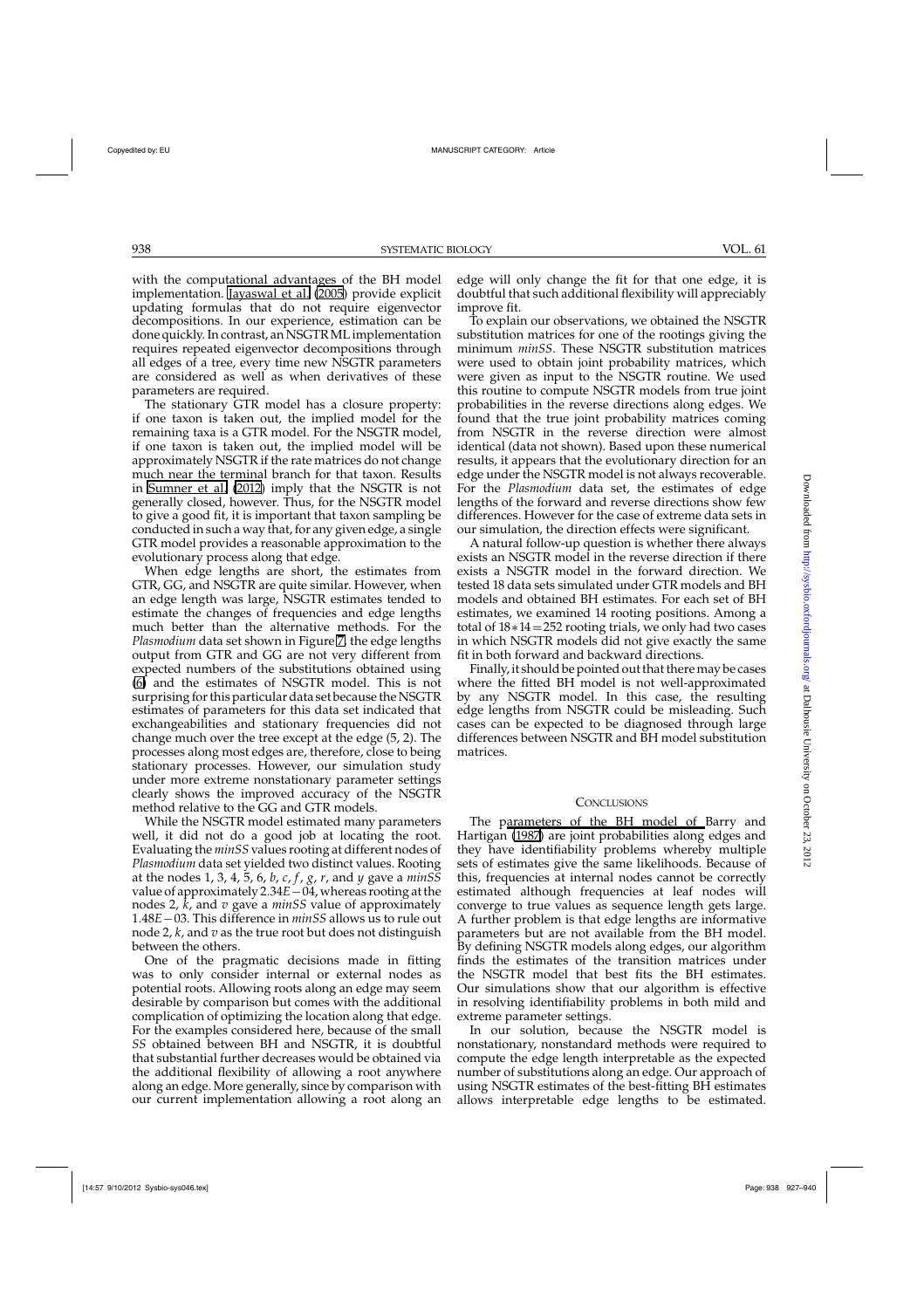<span id="page-12-0"></span>

FIGURE 7. Estimates of edge lengths for the *Plasmodium* data under four different models. In the figure, nodes b, c, f, g, k, r, v, and y represent the taxa of *P. berghei*, *P. chabaudi*, *P. falciparum*, *P. gallinaceum*, *P. knowlesi*, *P. reichenowi*, *P. vivax*, and *P. yoelii*.

The formulas given for edge length calculation are more broadly valuable for obtaining interpretable edge lengths for all nonstationary models. For instance, the estimates of edge lengths currently given by the nhPhyML implementation of the GG model correspond to stationary model calculations but can be corrected using  $(6)$ .

Software implementing the methods discussed in this article is available at [ht](http://www.mathstat.dal.ca/~tsusko.)tp://www.mathstat.dal. ca/˜tsusko.

## FUNDING

This work was supported by Discovery grants from the Natural Sciences and Engineering Research Council of Canada awarded to C.F., E.S., and A.J.R.

## **ACKNOWLEDGMENTS**

We would like to thank Dr Vivek Jayasawal for helpful advice and discussions concerning the BH model and software implementation, and allowing us to use the code for [Jayaswal et al.](#page-13-0) [\(2005](#page-13-0)) in our implementation. We appreciate the valuable comments and suggestions from Dr Peter Foster, Dr John Robinson, Dr Bastien Boussau, and an anonymous reviewer.

#### **REFERENCES**

- Ababneh F., Jermiin L.S., Ma C., Robinson J. 2006. Matched-pairs tests of homogeneity with applications to homologous nucleotide sequences. Bioinformatics 22:1225–1231.
- Allman E., Ane C., Rhodes J.A. 2008. Identifiability of a Markovian model of molecular evolution with gamma-distributed rates. Adv. Appl. Prob. 40:229–249.
- Barry D., Hartigan J.A. 1987. Statistical analysis of hominoid molecular evolution. Stat. Sci. 2:191–210.
- Boussau B., Gouy M. 2006. Efficient likelihood computations with nonreversible models of evolution. Syst. Biol. 55:756–768.
- Chang J.T. 1996. Full reconstruction of Markov models on evolutionary trees: identifiability and consistency. Math. Biosci. 137: 51–73.
- Davalos L.M., Perkins S.L. 2008. Saturation and base composition bias explain phylogenomic conflict in *Plasmodium*. Genomics 91: 433–442.
- Dutheil J., Boussau B. 2008. Non-homogeneous models of sequence evolution in the Bio++ suite of libraries and programs. BMC Evol. Biol. 8:255.
- Felsenstein J. 2004. Inferring phylogenies. Sunderland Massachuetts (MA): Sinauer Associates, Inc.
- Fletcher W., Yang Z. 2009. INDELible: a flexible simulator of biological sequence evolution. Mol. Biol. Evol. 26:1879–1888.
- Foster P.G. 2004. Modeling compositional heterogeneity. Syst. Biol. 53:485–495.
- Foster P.G., Hickey D.A. 1999. Compositional bias may affect both DNA-based and protein-based phylogenetic reconstructions. J. Mol. Evol. 48:284–290.
- Galtier N., Gouy M. 1998. Inferring pattern and process: maximumlikelihood implementation of a nonhomogeneous model of DNA sequence evolution for phylogenetic analysis. Mol. Biol. Evol. 15:871–879.